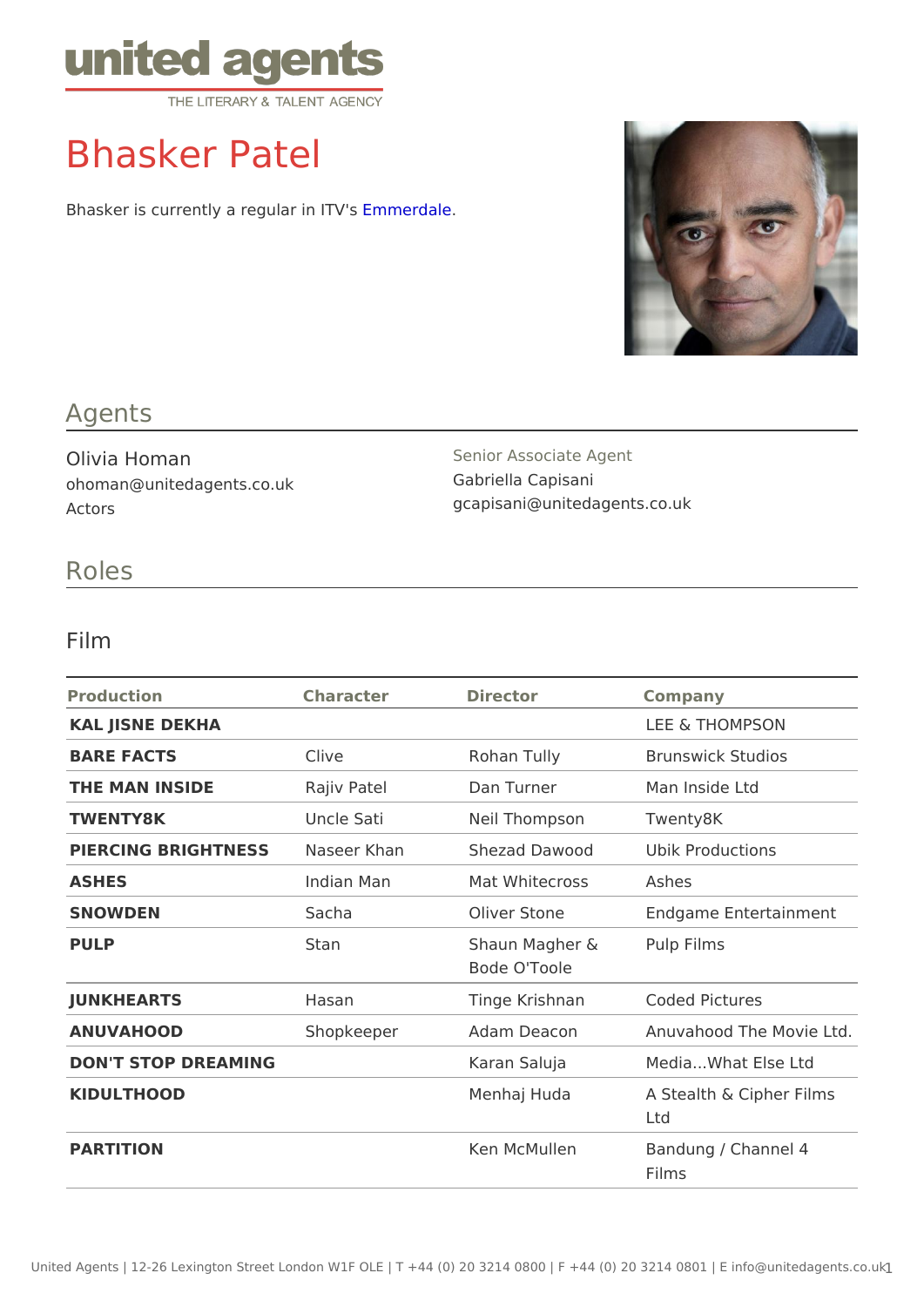| <b>Production</b>                            | <b>Character</b>         | <b>Director</b>                             | <b>Company</b>                                   |
|----------------------------------------------|--------------------------|---------------------------------------------|--------------------------------------------------|
| <b>IN DER KNEIPE</b>                         | Rose Seller              | C.Cay Wesnigk                               | C.Cay Wesnigk Films                              |
| <b>TRANSATLANTIS</b>                         | Featured                 | Christian Wagner                            | Christian Wagner Films                           |
| <b>DAS LETZE ZIEGEL</b>                      | Featured                 | Stefan Dahnert                              | Jost Hering Film<br>Production                   |
| <b>IMMACULATE</b><br><b>CONCEPTION</b>       | Featured                 | Jamil Dehlavi                               | Film Four Int / C'est La<br>Vie Films            |
| <b>A BUSINESS AFFAIR</b>                     | Jabool                   |                                             | Charlotte Brandstorm Business Affair Prods.      |
| <b>SPICY RICE/ DRAGON'S</b><br><b>FOOD</b>   | Shejad / Lead            | Jan Schutte /<br><b>Thomas Strittmatter</b> | Novoskop Film / ZDF                              |
| <b>WILD WEST</b>                             | Co-Star                  | David Attwood /<br><b>Harwant Bains</b>     | Film Four Int / Initial Films                    |
| <b>BEING HUMAN</b>                           | Andre                    | Bill Forsyth / David<br>Puttnam             | Enigma Prods Ltd                                 |
| <b>DIE NACHT HAT 17</b><br><b>STUNDEN</b>    | Dr Sarasvati             | Diethard Klante                             | ZDF / Berliner Spiele                            |
| <b>KUSTENWACHE: DER</b><br><b>SCHLEUSER</b>  | Jay Kumaratunga          | Stefan Klisch                               | ZDF / Opal Films                                 |
| <b>IT'S NOT UNUSUAL</b>                      | Ram                      | Kfir Yefet / Asmaa<br>Pirzada               | Bard Ent / C4 Shorts                             |
| <b>FLIGHT</b>                                | Nitai                    | Alex Pillai / Tanika<br>Gupta               | <b>BBC Screen 2</b>                              |
| <b>BROTHERS IN TROUBLE</b>                   | Gholam                   | Udayan Prasad                               | Renegade Films / BBC<br>Films                    |
| <b>TWIN TOWN</b>                             | Ranjit                   | Kevin Allen                                 | Polygram / Figment Films                         |
| <b>MY SON THE FANATIC</b>                    | Maulvi                   | Udayan Prasad /<br>Hanif Kureishi           | <b>CSL Productions / BBC</b><br>Films            |
| <b>ARABIAN NIGHTS</b>                        |                          | <b>Steve Barron</b>                         | <b>Hallmark Entertainment</b>                    |
| <b>ZEHN WAHNSINNIGE</b><br><b>TAGE "MUT"</b> | Sajeewa                  | Christian Wagner /<br>Stefan Dahnert        | SWR / Arte                                       |
| <b>MAD DOGS</b>                              | Rashid                   | Ahmed Jamal                                 | Roaring Mice Films Ltd                           |
| <b>THUNDERBIRDS</b>                          | Kyrano                   | Jonathan Frakes                             | Working Title / Tracy Films                      |
| <b>BRIDGET JONES : ON THE</b><br><b>EDGE</b> |                          | Beeban Kidron                               | <b>Working Title Films</b>                       |
| <b>CALL OF THE TOAD</b>                      | Chatterjee               | Robert Glinski                              | Film & Music<br>Entertainment / Ziegler<br>Films |
| <b>WHAT'S YOUR NAME 41</b>                   | Buddhist Lama -<br>Ho Yi | Marcel Grant /<br>Marcus Lee                | <b>Shipwreck Films</b>                           |
| THE FAMILY PORTRAIT                          | Grandfather              | Waris Islam / Atif<br>Ghani                 | 02 Project Aimimage<br>Productions               |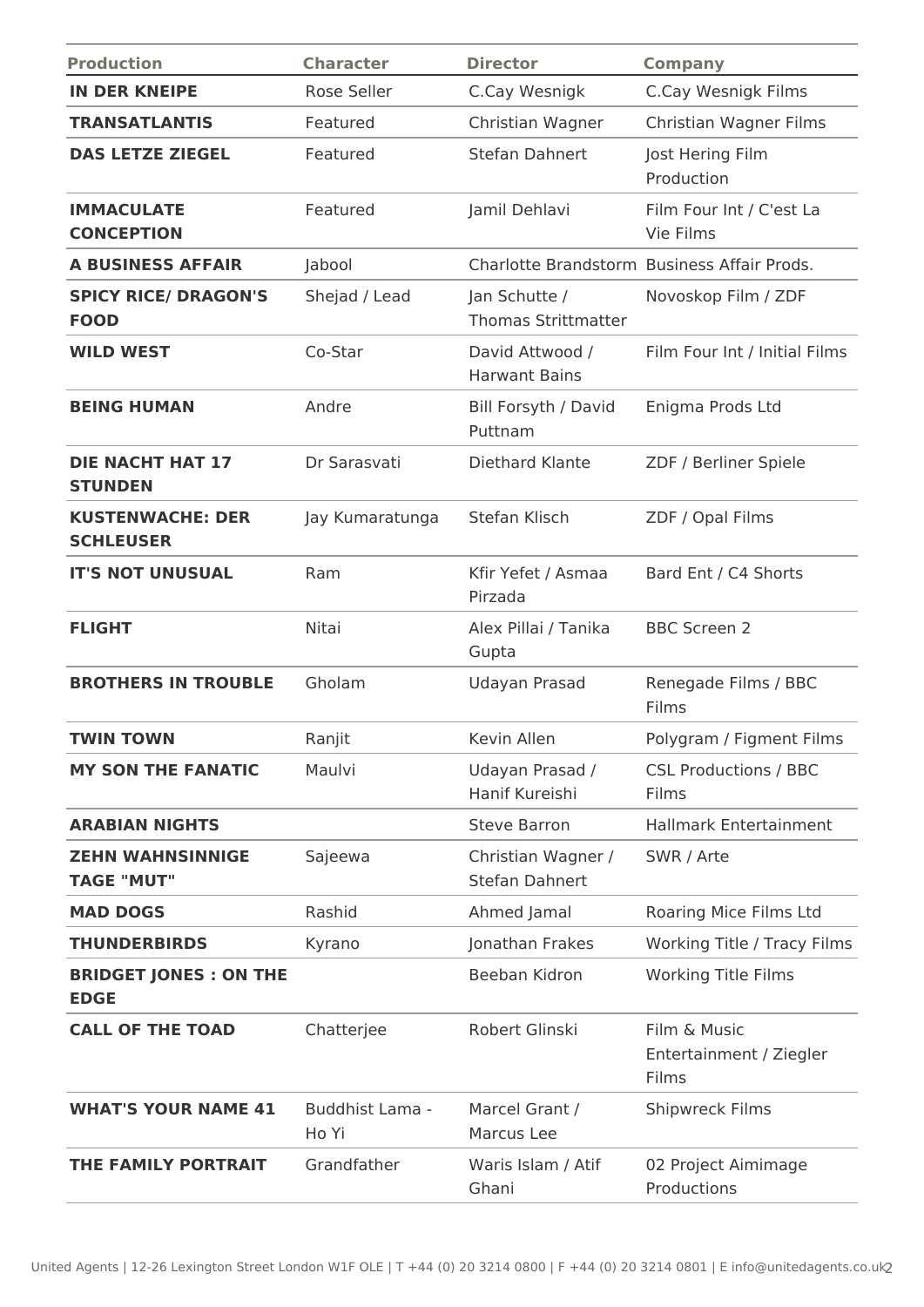| <b>Production</b> | <b>Character</b> | <b>Director</b> | Company          |
|-------------------|------------------|-----------------|------------------|
| <b>RENT</b>       | Jagdip           | Asham Kamboj    | Paperknife Prods |
| <b>GOLDEN EYE</b> |                  | Martin Campbell | Eon Prods        |

# Television

| <b>Production</b>                                     | <b>Character</b>          | <b>Director</b>                               | <b>Company</b>                  |
|-------------------------------------------------------|---------------------------|-----------------------------------------------|---------------------------------|
| <b>EMMERDALE</b>                                      | Rishi Sharma<br>(Regular) | Various                                       | <b>ITV</b>                      |
| <b>HOLBY M</b>                                        | Anil Sharma               | Daiken Marsh                                  | <b>BBC</b>                      |
| A & E                                                 | Raj Verma                 | Christopher King / Moira Granada<br>Armstrong |                                 |
| <b>BETWEEN THE LINES</b>                              | Karim / Councillor        | Alan Dosser                                   | <b>BBC</b>                      |
| <b>BILLY GOATS GRUFF</b>                              | Mr Waddedar               |                                               | <b>Hat Trick</b><br>Productions |
| <b>BIRDS OF A FEATHER</b>                             |                           | Charlie Hanson                                | BBC / Alomo<br>Productions      |
| <b>BOON</b>                                           | <b>Guest Lead</b>         | Laurence Moody                                | Central                         |
| <b>BROOKSIDE</b>                                      | Nawaz Hamoud              | Jeff Naylor / Patrick<br>Tucker               | Channel 4                       |
| <b>CASUALTY</b>                                       | Shifty                    | <b>Gwennan Sage</b>                           | <b>BBC</b>                      |
| <b>CASUALTY</b>                                       | Awais Chowdry             | Jeremy Webb                                   | <b>BBC</b>                      |
| <b>CASUALTY</b>                                       | Hibertson                 | Nigel Douglas / Tony<br><b>McHale</b>         | <b>BBC</b>                      |
| <b>CIVVIES</b>                                        | Mr Marway                 | Karl Francis / Lynda La<br>Plante             | <b>BBC</b>                      |
| <b>COMING UP FOR AIR</b>                              | Psychiatrist              | Dominic Keavey                                | <b>BBC</b>                      |
| <b>CORONATION STREET</b>                              | Dinesh Sharma             | <b>Tony Prescott</b>                          | Granada                         |
| <b>CROWN COURT</b>                                    | Rahim Shah / Lead         | Nicholas Ferguson                             | Granada                         |
| <b>DALZIEL AND PASCOE</b>                             | Razzag                    | <b>Warren Clarke</b>                          | <b>BBC TV</b>                   |
| <b>DIRTY FILTHY LOVE</b>                              | Hasim                     | Adrian Shergold                               | <b>ITV</b>                      |
| <b>F.L.I.P / ELEPHANT WHO</b><br><b>LOST HIS HEAD</b> | Lead                      | Roy Milani / Nigel<br>Douglas                 | <b>BBC</b>                      |
| <b>FIFTEEN STORIES HIGH</b>                           | Raj                       | Mark Nunneley                                 | <b>BBC</b>                      |
| <b>FUNLAND</b>                                        | Raj                       | Sanne Wholenberg                              | <b>BBC TV</b>                   |
| <b>GAME ON</b>                                        | Shop Keeper               | John Stroud                                   | Hat Trick / BBC                 |
| <b>HAPPY BIRTHDAY</b><br><b>SHAKESPEARE</b>           | Vinod                     | Nick Hurran / Gareth<br>Neame                 | <b>BBC</b>                      |
| <b>HIGH HOPES</b>                                     | Dr Raghavan               | Gareth Gwenlan                                | <b>BBC TV Wales</b>             |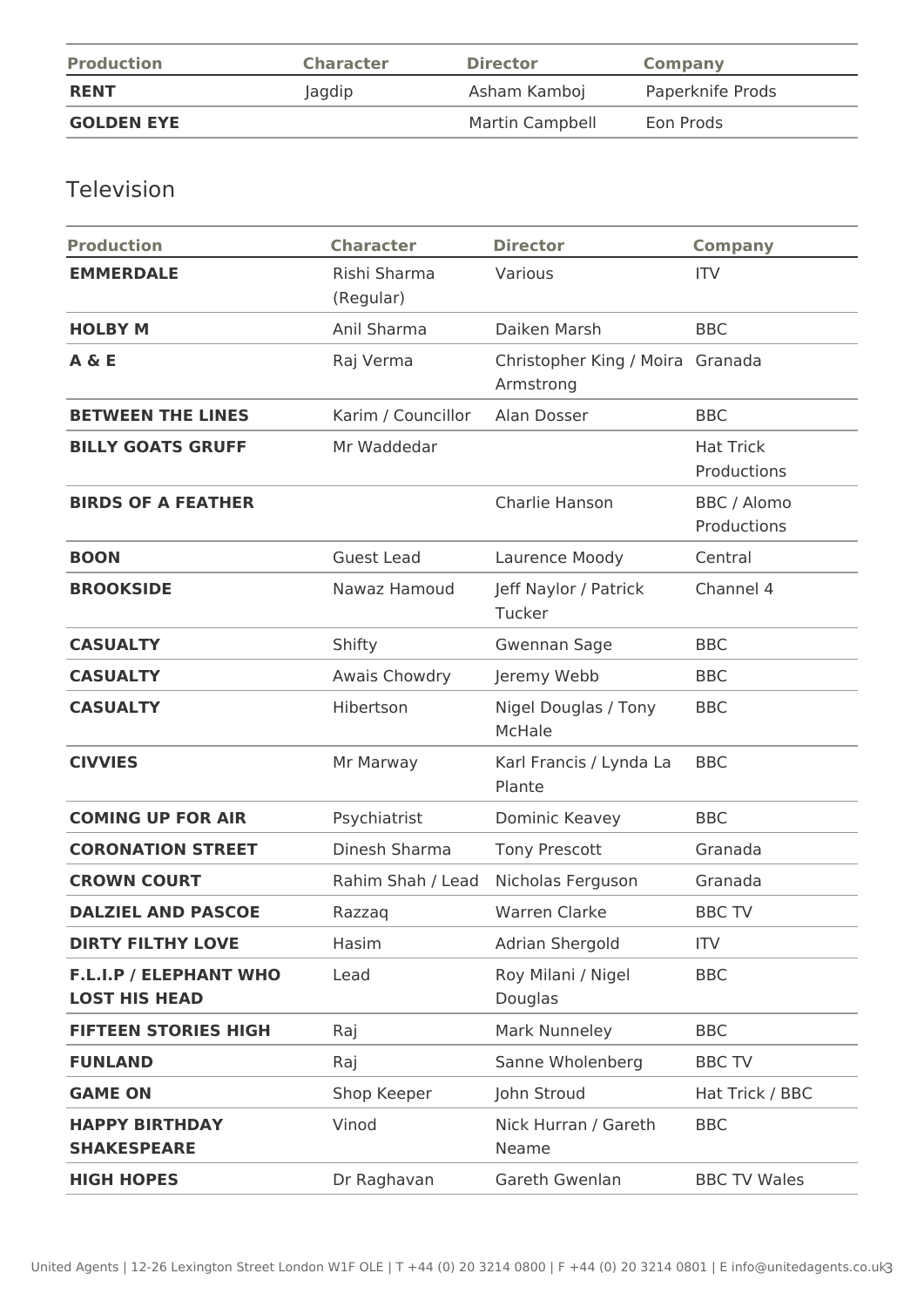| <b>Production</b>                                      | <b>Character</b>                | <b>Director</b>                                        | <b>Company</b>                   |
|--------------------------------------------------------|---------------------------------|--------------------------------------------------------|----------------------------------|
| <b>HOLBY BLUE</b>                                      | Salim Akram                     | <b>Barnaby Southcombe</b>                              | Red Planet / BBC                 |
| <b>JERRY SADOWITZ IN PALL</b><br><b>BEARER'S REVUE</b> |                                 | Jamie Rix                                              | <b>BBC</b>                       |
| <b>JEWEL IN THE CROWN</b>                              | <b>Muslim Boy</b>               | Jim O'Brian                                            | Granada                          |
| <b>KATY BRAND'S BIG ASS</b><br><b>SHOW</b>             | Musa                            | Chris Faith                                            | <b>ITV</b>                       |
| <b>KEEN EDDY</b>                                       | Khan                            | Paul Shapiro                                           | <b>Paramount Pictures</b><br>UK  |
| <b>MURDER IN MIND</b>                                  | Sanjay Patel - Lead Menhaj Huda |                                                        | <b>BBC/ Paul Knight</b><br>Films |
| <b>MY FAMILY</b>                                       | Sanjay                          | Dewi Humphreys / Fred<br><b>Barron</b>                 | <b>BBC</b>                       |
| <b>NCS</b>                                             | Azim Choudrey                   | Paul Unwin                                             | <b>BBC</b>                       |
| <b>ONLY FOOLS AND HORSES</b>                           | Dr Singh                        | Tony Dow / John Sullivan BBC                           |                                  |
| <b>OVER THE RAINBOW</b>                                | <b>Taxi Driver</b>              | Declan Lowney                                          | <b>Clement La Frenais</b>        |
| <b>PURE WICKEDNESS</b>                                 | Dr Raju Patel                   | Harry Hook / Lucy<br>Gannon                            | <b>BBC</b>                       |
| <b>REAR WINDOW</b>                                     | Lead                            | Chris Spencer                                          | Channel 4 /<br>Bandung           |
| <b>RIDES</b>                                           | Mini Cab Driver                 | Diana Patrick / Carole<br>Hayman                       | <b>BBC</b>                       |
| <b>ROGER ROGER</b>                                     | Mr Khosla                       | Roger Bamford /John<br>Sullivan                        | <b>BBC</b>                       |
| <b>SEA OF SOULS</b>                                    | Dentist                         | James Hawes                                            | <b>BBC Scotland</b>              |
| <b>SKINS</b>                                           |                                 | Simon Massey / Charles<br>Martin                       | Channel 4                        |
| <b>STATE OF MIND</b>                                   | Neuro Physiologist              | Chris Menual / Eileen<br>Quinn                         | <b>ITV / Monogram</b><br>Films   |
| <b>THE BILL</b>                                        |                                 | Asian Business Man Michael Owen Morris                 | Thames TV                        |
| <b>THE BILL</b>                                        | Hashim                          | <b>Nigel Bristow</b>                                   | <b>ITV</b>                       |
| THE LAST DETECTIVE                                     | Mr. Lal                         | Moira Armstrong                                        | Meridian / Granada               |
| <b>THE LONG ROADS</b>                                  |                                 | Yussuf / Taxi driver Tristram Powell / John<br>McGrath | <b>BBC</b>                       |
| <b>THE MISSING FINGER</b>                              | <b>NHS Surgeon</b>              | Simon Cellan-Jones                                     | <b>BBC</b>                       |
| THE SCARLET PIMPERNEL                                  | Khalid                          | <b>Graham Theakston</b>                                | <b>BBC</b>                       |
| THE SEA CAPTAIN'S TALE                                 | Dilip                           | John McKay                                             | <b>BBC</b>                       |
| <b>TIME WATCH - A WAR FAR</b><br><b>FROM HOME</b>      | Soldier                         | Sandra J Gregory                                       | <b>BBC</b>                       |
| <b>TRIAL AND RETRIBUTION</b>                           |                                 | <b>Tristram Powell</b>                                 | La Plante Prods /ITV             |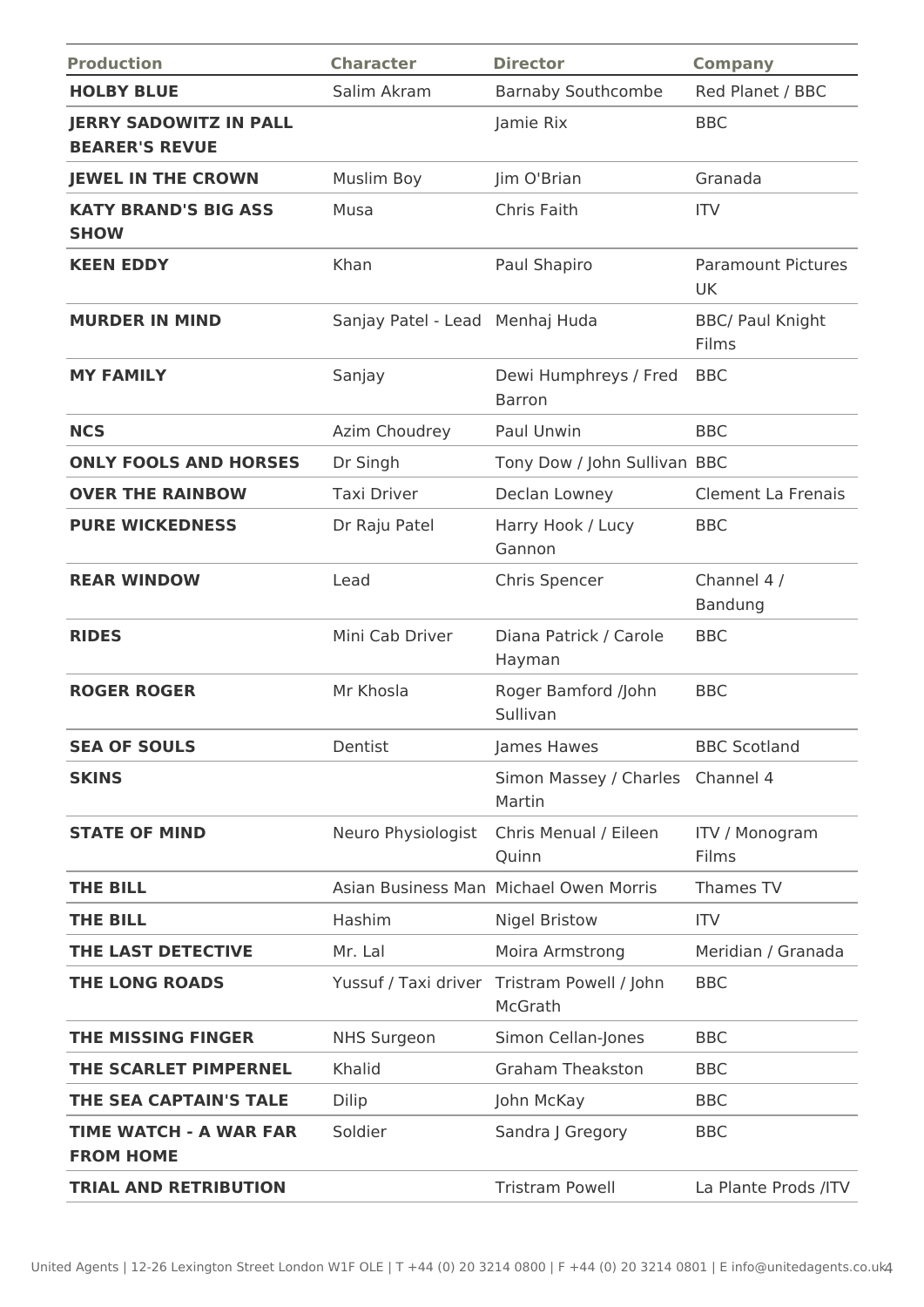| <b>Production</b>                | <b>Character</b> | <b>Director</b>                          | <b>Company</b> |
|----------------------------------|------------------|------------------------------------------|----------------|
| <b>TWO ORANGES &amp; A MANGO</b> | Kumar            | Lindsay Posner /<br><b>Harwant Bains</b> | <b>BBC</b>     |
| <b>URBAN MYTH</b>                | Pear Shaped      | Ewan Marshall / Hilary<br>Salmon         | <b>BBC</b>     |

Stage

| <b>Production</b>                               | <b>Character</b>                         | <b>Director</b>                          | <b>Company</b>                      |
|-------------------------------------------------|------------------------------------------|------------------------------------------|-------------------------------------|
| <b>THE VOTE</b>                                 | Partap Singh                             | Josie Rourke                             | Donmar Warehouse                    |
| <b>ANTHONY AND</b><br><b>CLEOPATRA</b>          | Soothsayer /<br>Ambassador               | Janet Suzman                             | Liverpool Playhouse                 |
| <b>A MAP OF THE WORLD</b>                       |                                          | David Hare                               | Royal National<br>Theatre           |
| <b>A PASSAGE TO INDIA</b>                       | Dr. Aziz / Lead                          | <b>Patrick Sandford</b>                  | Redgrave Theatre -<br>Farnham       |
| <b>ALADDIN AND THE</b><br><b>ENCHANTED LAMP</b> | Sultan / Honest<br>Goldsmith             | Aletta Collins / Simon<br>Reade          | <b>Bristol Old Vic</b>              |
| <b>BLOOD</b>                                    |                                          | Lindsay Posner /<br><b>Harwant Bains</b> | Royal Court / Joint<br><b>Stock</b> |
| <b>COMEDIANS</b>                                |                                          | Brian Coucher / Trevor<br>Griffiths      | Lyric (Belfast)                     |
| <b>COMEDY OF ERRORS</b>                         | Antipholus                               | Romy Baskerville                         | Octagon (Bolton)                    |
| <b>HIJRA</b>                                    | Guru Hijra                               | Ian Brown / Ash Kotak                    | Plymouth / The Bush                 |
| <b>LITTLE CLAY CART</b>                         | <b>Courtier Thief</b>                    | Jatinder Verma                           | <b>Arts Theatre</b>                 |
| <b>MACBETH</b>                                  | Rosse, Lennox, Angus                     | Stephen Rayne                            | NY Int. Festival                    |
| <b>MACBETH</b>                                  | Witch / Bloody<br>Sergeant               | Chris Bond                               | <b>Half Moon Theatre</b>            |
| <b>MR. ROBINSONS PARTY</b>                      |                                          | Roy Kift                                 | <b>Tricycle Theatre</b>             |
| <b>NO ZEALOT LIKE A</b><br><b>CONVERT</b>       | Rana Singh                               | Lucy Pitman Wallace /<br>Lucy Prebble    | <b>National Theatre</b><br>Platform |
| <b>PLAYING WITH FIRE</b>                        | Yusuf Iqbal                              | Michael Attenborough /<br>David Edgar    | <b>National Theatre</b>             |
| <b>ROYAL HUNT OF THE</b><br><b>SUN</b>          | Headman of a<br><b>Thousand Families</b> | <b>Trevor Nunn</b>                       | <b>National Theatre</b>             |
| <b>SUBAH O SHAAM</b>                            |                                          | <b>Topher Campbell</b>                   | Derby Playhouse                     |
| <b>TARTUFFE</b>                                 | Court Poet / Narrator                    | Jatinder Verma                           | Royal National<br>Theatre           |
| THE GREAT CELESTIAL<br><b>COW</b>               |                                          | Carole Hayman / Sue<br>Townsend          | Royal Court                         |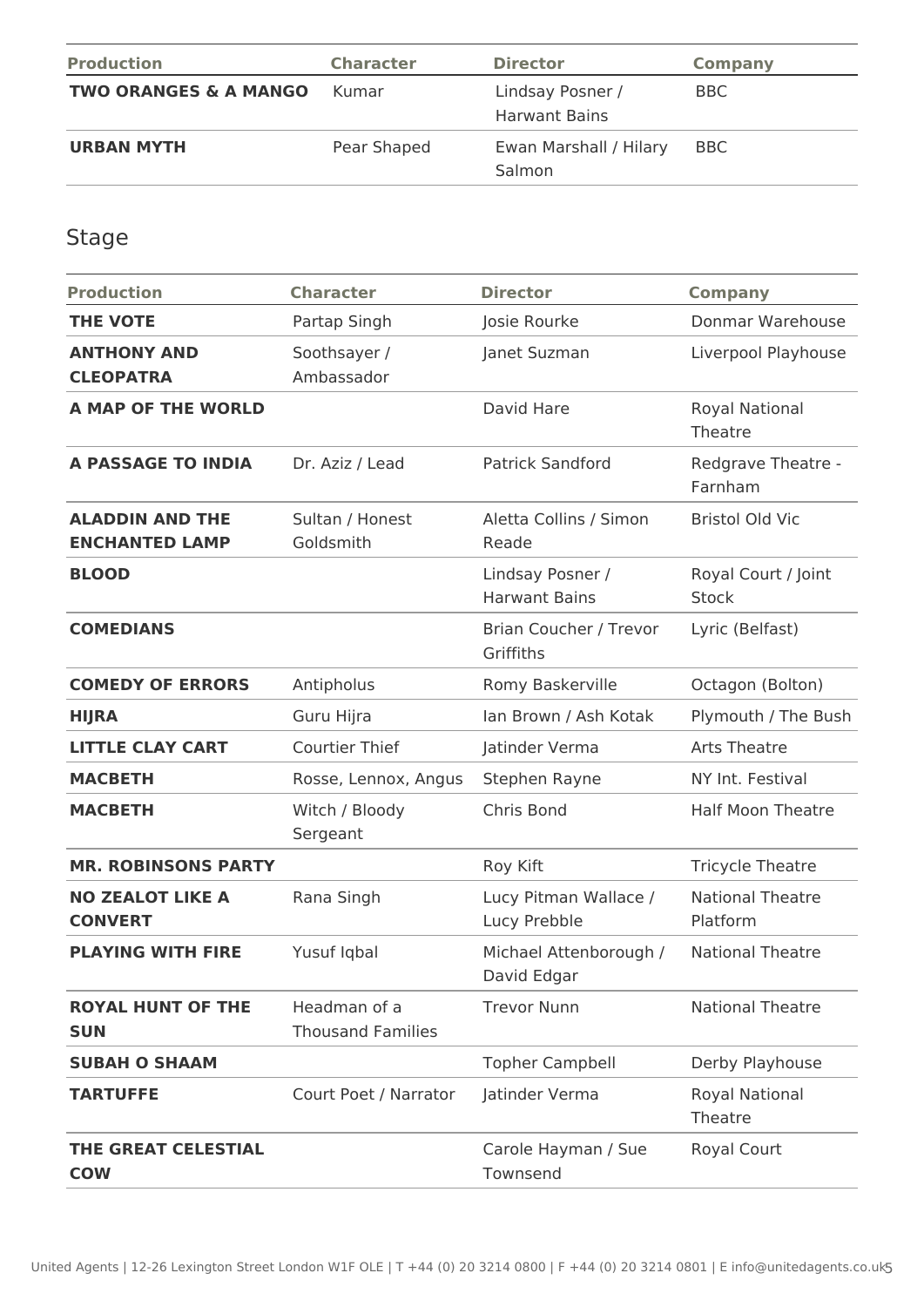| <b>Production</b>       | <b>Character</b> | <b>Director</b>                 | <b>Company</b>            |
|-------------------------|------------------|---------------------------------|---------------------------|
| <b>THE MAGIC CARPET</b> |                  | Stephen Unwin                   | Royal National<br>Theatre |
| <b>TIMON OF ATHENS</b>  | <b>Lucius</b>    | <b>Trevor Nunn</b>              | Young Vic                 |
| <b>VIGILANTES</b>       |                  | Penny Cherns                    | Arts Theatre, West<br>End |
| <b>WHALE</b>            |                  | Lawrence Till / David<br>Holman | Sheffield Crucible        |
| <b>WICKED YAAR</b>      | Ghul             | John Joe Turner / Gary<br>Lyons | Royal National<br>Theatre |
| <b>ZAMEEN</b>           | <b>Baba</b>      | Paulette Randell                | Soho Theatre              |

## Radio

| <b>Production</b>                            | <b>Character</b>                   | <b>Director</b>                        | <b>Company</b>                    |
|----------------------------------------------|------------------------------------|----------------------------------------|-----------------------------------|
| <b>THE ARABIAN NIGHTS</b>                    | King Of The City                   |                                        | <b>Holy Mountain</b>              |
| THE CULTURAL FRONT                           |                                    | Caitlin Smith                          | <b>BBC Radio 4</b>                |
| <b>LETTING OUT THE LIGHT</b>                 | Nimal Pathirana                    | Producer: Julian May                   | <b>BBC Radio 4</b>                |
| <b>REALITY CHECK</b>                         | Dr. Jawaid                         | James Peries                           | <b>BBC</b>                        |
| <b>A NIGHT IN MAY</b>                        | Amikan Gilead - An<br>Israeli Poet | Rosalynd Ward                          | <b>World Service</b>              |
| <b>AN IMAGINATIVE</b><br><b>EXPERIENCE</b>   |                                    | Jane Morgan / Mary<br>Wesley           | <b>BBC Radio 4</b>                |
| <b>AN URN FULL OF ASHES</b>                  |                                    | Kate Rowland                           | <b>BBC Radio 4</b>                |
| <b>BHOWANI JUNCTION</b>                      |                                    | Chris Venning                          | <b>BBC Radio 4</b>                |
| <b>DO THE NEEDFUL</b>                        |                                    | Sally Evans                            | <b>BBC Radio 4</b>                |
| <b>GILES WEMBLEY HOGG</b><br><b>GOES OFF</b> |                                    | David Tyler                            | BBC Radio 4 /<br>Pozzitive TV Ltd |
| <b>GRAVE AFFAIRS</b>                         | Kuttappan Nair                     | David Hitchinson                       | <b>World Service</b>              |
| <b>GREASE MONKEYS</b>                        | Mo                                 | Claire Grove /<br><b>Harwant Bains</b> | <b>BBC Radio 4</b>                |
| <b>HAYAVADANA</b>                            | Kapila                             | Gordon House / Grish<br>Karnad         | <b>World Service</b>              |
| <b>LIGHT IN DISTANT ROOMS</b>                |                                    | Piers Plowright                        | <b>BBC Radio 3</b>                |
| <b>LITTLE CLAY CART</b>                      |                                    | Lucy Hackney /<br>Jatinder Verma       | <b>World Service</b>              |
| <b>MIDNIGHT'S CHILDREN</b>                   |                                    |                                        | <b>BBC World Service</b><br>Radio |
| <b>MOTHER OF 1084</b>                        | <b>Brati</b>                       | <b>Hilary Norrish</b>                  | <b>World Service</b>              |
|                                              |                                    |                                        |                                   |